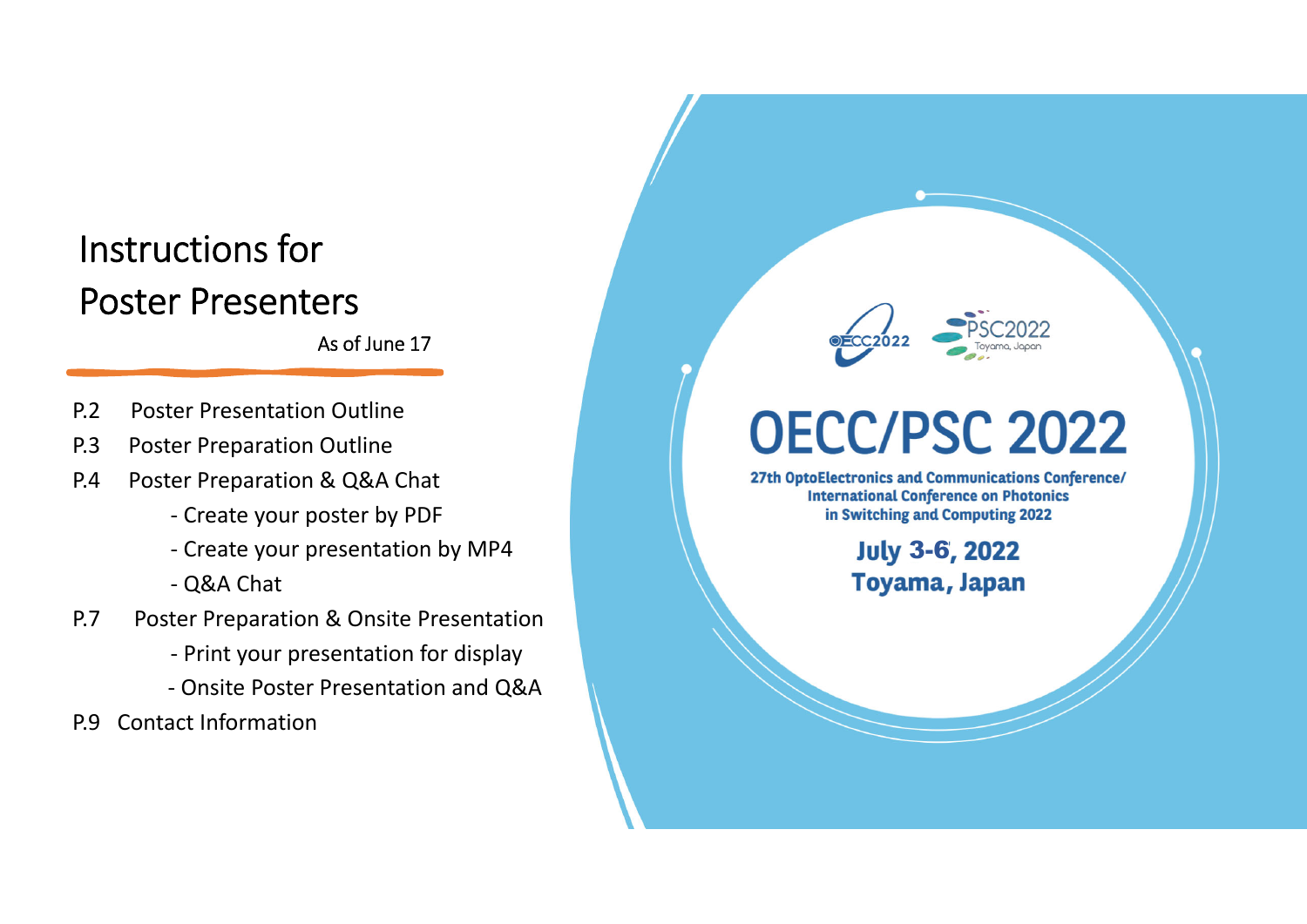# **Poster Presentation Outline**



**Pre‐recorded videos** will be run as poster preview in session rooms (both onsite and Zoom). Those are scheduled in the morning, lunchtime and evening on the day of each poster presentation. The onsite and online attendees in several time zones will be able to view the poster presentations.

Also, both **videos and posters (pdf)** will be available for on‐demand viewing and Q&A chats between presenters and attendees at any time during the conference.

The presenters who will attend in‐person, can display their **printed posters** in the poster area of the conference center.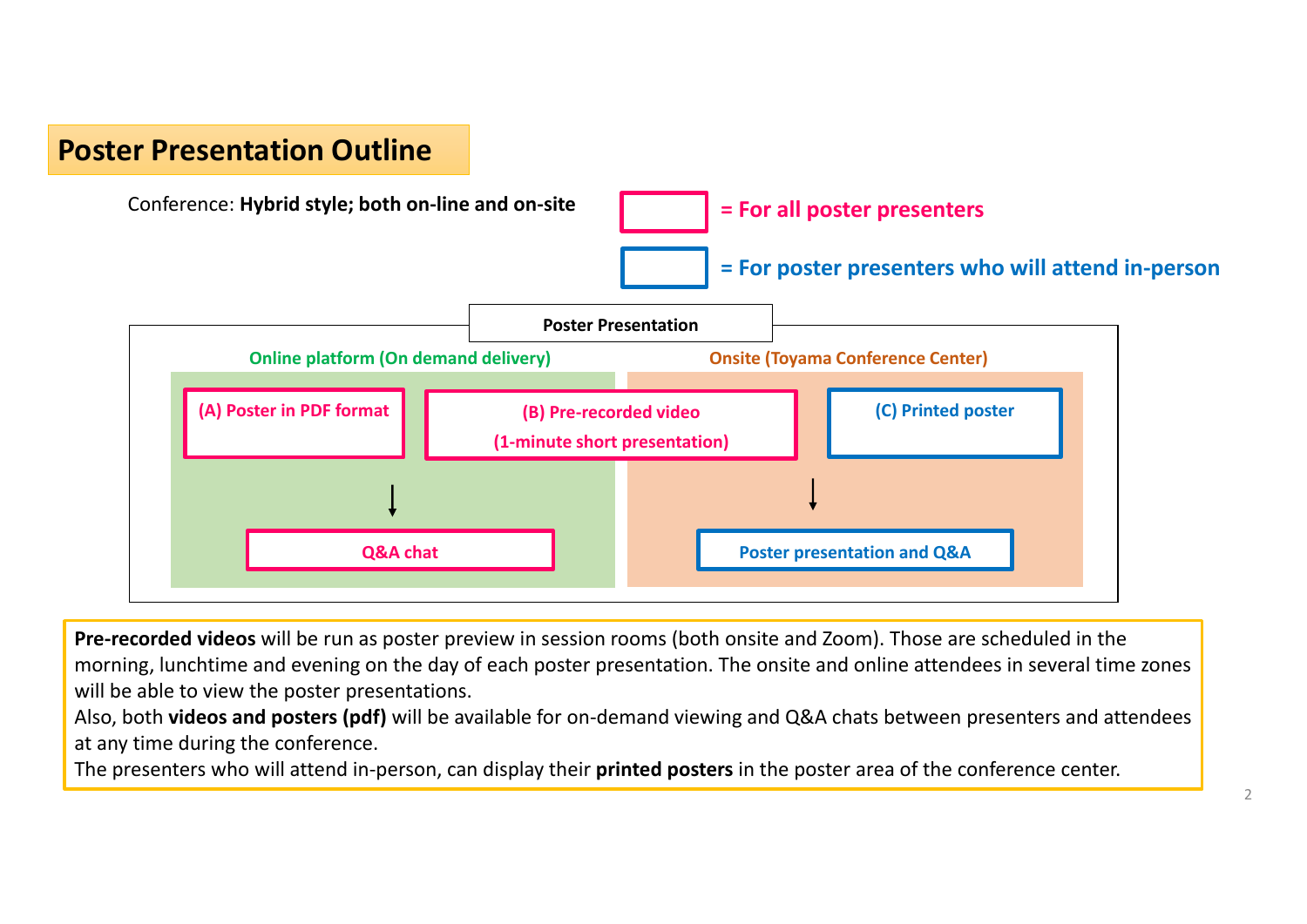# **Poster Preparation Outline**

|                         | (A) Poster in PDF format                                                                                                                                                                                                                                                                                                 | (B) Pre-recorded video<br>(1-minute short presentation) | (C) Printed poster                                |
|-------------------------|--------------------------------------------------------------------------------------------------------------------------------------------------------------------------------------------------------------------------------------------------------------------------------------------------------------------------|---------------------------------------------------------|---------------------------------------------------|
| Who should prepare?     | All poster presenters                                                                                                                                                                                                                                                                                                    |                                                         | <b>Presenters who will attend in-</b><br>person   |
| When and How to submit? | Upload on the submission site by June 15                                                                                                                                                                                                                                                                                 |                                                         | Bring on the presentation day                     |
| <b>Format</b>           | <b>PDF</b>                                                                                                                                                                                                                                                                                                               | MP4                                                     | <b>Printed materials</b>                          |
| <b>Size</b>             | Up to 10 MB                                                                                                                                                                                                                                                                                                              | Up to 100 MB                                            | <b>Poster display size:</b><br>W900 cm x H2100 cm |
| <b>Details</b>          | See page 4                                                                                                                                                                                                                                                                                                               | See page 5 and 6                                        | See page 7 and 8                                  |
| <b>Notes</b>            | (A) and (B) will be protected from being downloaded through the online platform by the<br>attendees.<br>If (A) nor (B) has not been submitted before June 15, your presentation should be<br>$\sim$<br>withdrawn automatically. The paper which is NOT presented at the conference will not be<br>cited on IEEE eXplore. |                                                         |                                                   |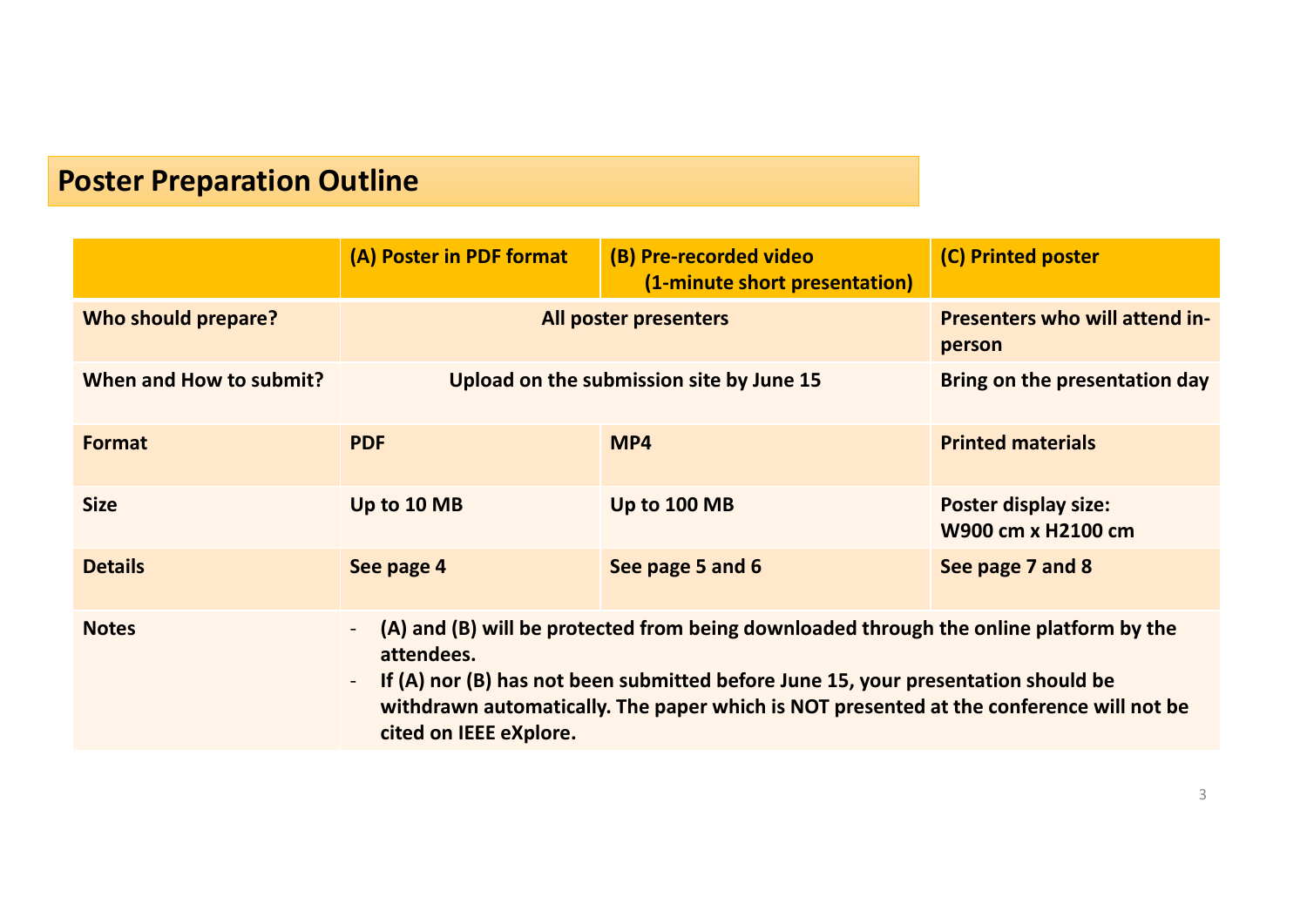# **Poster Preparation & Q&A Chat For all poster presenters**

### **(A) Create your poster by PDF**

#### **Poster format and size:**

- 1 page poster in PDF format
- ‐ PDF file size within 10MB

#### **Naming your file:**

‐ Paper submission number\_your name (given\_family).pdf e.g.) C001234\_John\_Smith.pdf

#### **Submission**

Upload on the submission site by **June 15** (JST, UTC+9). Submission URL: <u>https://oecc2022-post.millvi-cs.com</u> \*available from June 1.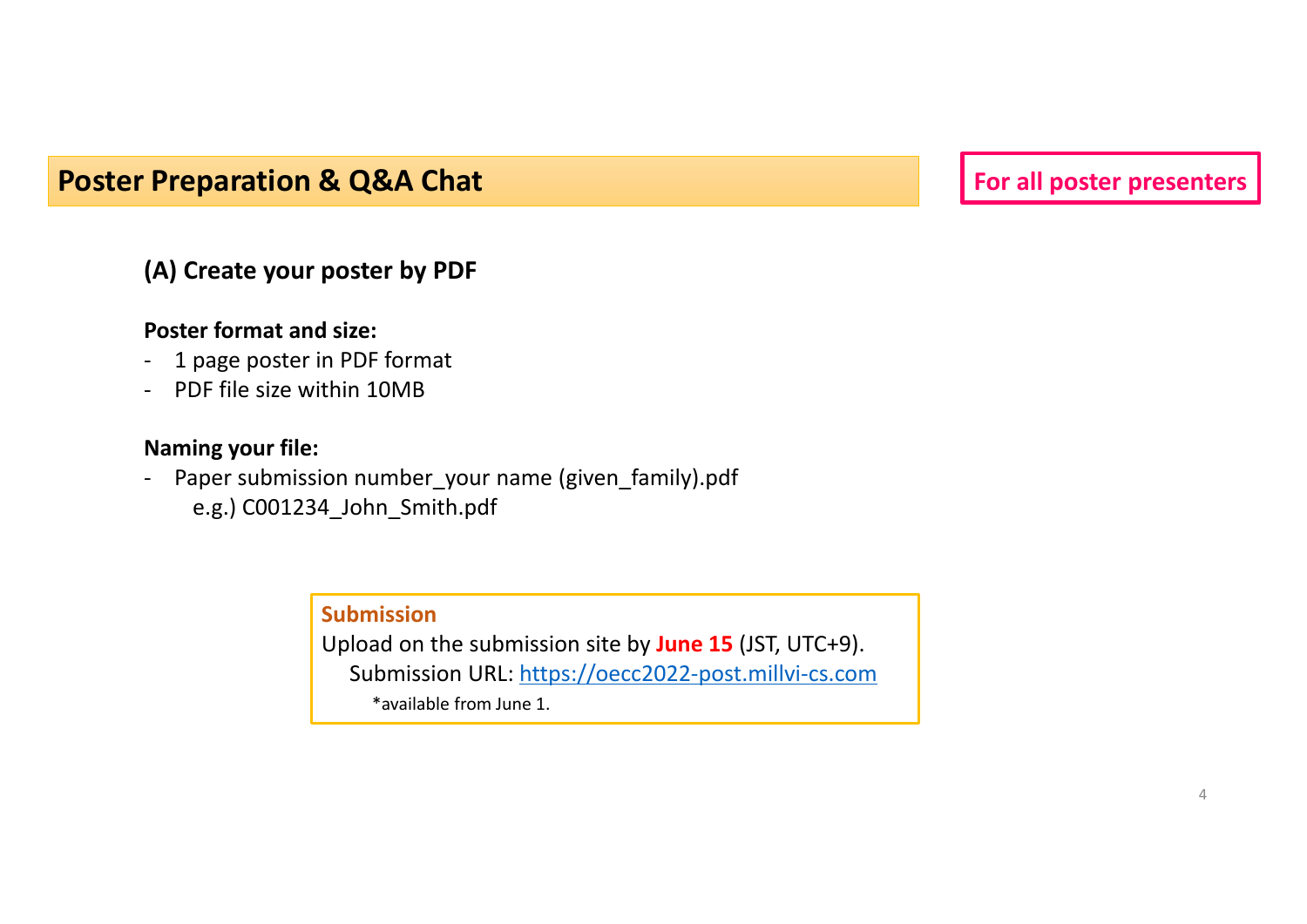# **Poster Preparation & Q&A Chat For all poster presenters**

### **(B) Create your presentation by MP4**

#### **File format and size:**

- ‐ A presentation video file in MP4 format (.mp4) will be accepted.
- ‐ MP4 file size within 100MB
- ‐ Resolutions: Full HD (1920 <sup>x</sup> 1080) recommended

#### **Narration:**

- ‐Language: English
- ‐ [Recommended] Put your narrating video on (a still photo will be accepted)

#### **Length of video:**

- ‐ Create <sup>a</sup> 1‐minute video preview to go along with your poster PDF
- ‐ The long video may be cut to the length limit automatically

#### **Naming your file:**

‐Paper submission number your name (given\_family).mp4 e.g.) C001234 John Smith.mp4

**Submission**Upload on the submission site by **June 15** (JST, UTC+9). Submission URL: <u>https://oecc2022-post.millvi-cs.com</u> \*available from June 1.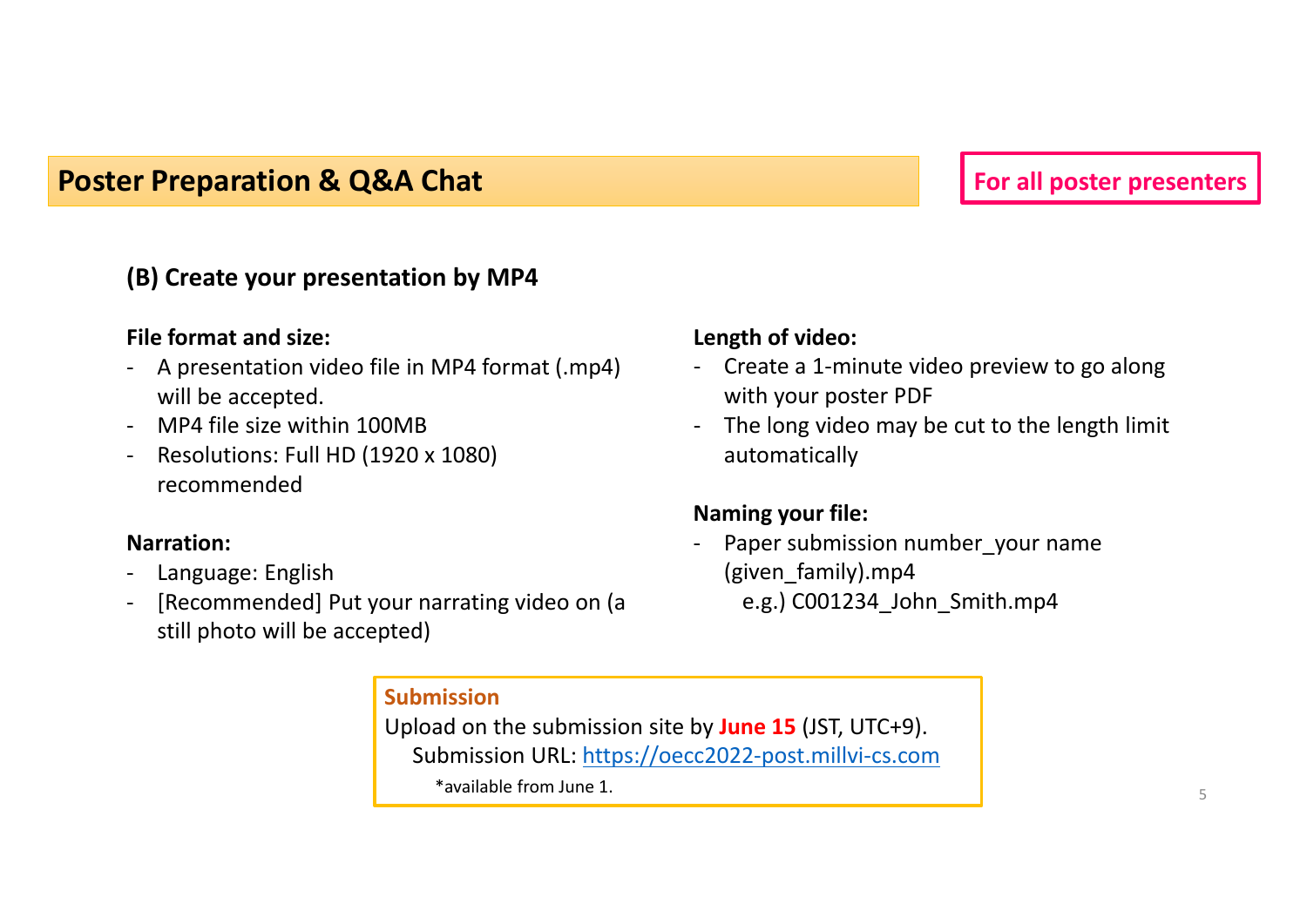# **Poster Preparation & Q&A Chat For all poster presenters**

#### **Q&A Chat**

Posters in both PDF format and short presentation video will be available for on‐demand viewing. Q&A chats between presenters and attendees at any time during the conference.

How to view the posters and join Q&A chat will be announced in late June.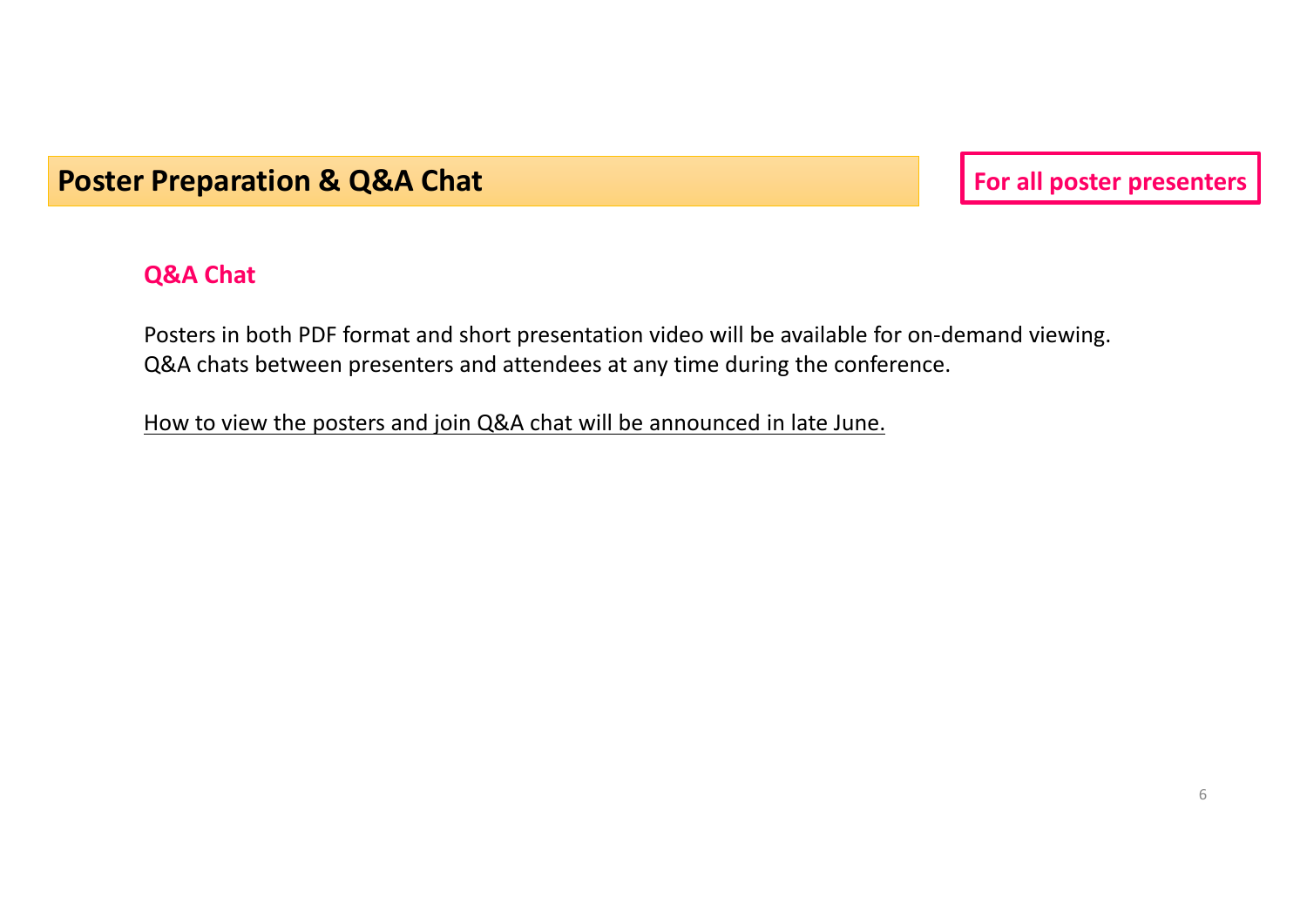# **Poster Preparation & Onsite Presentation**

#### **(C) Print your presentation for display**

#### **Poster Boards**

The Secretariat will supply <sup>a</sup> poster board and number sign of the following size. The poster can be made in free format.



# **For poster presenters who will attend in‐person**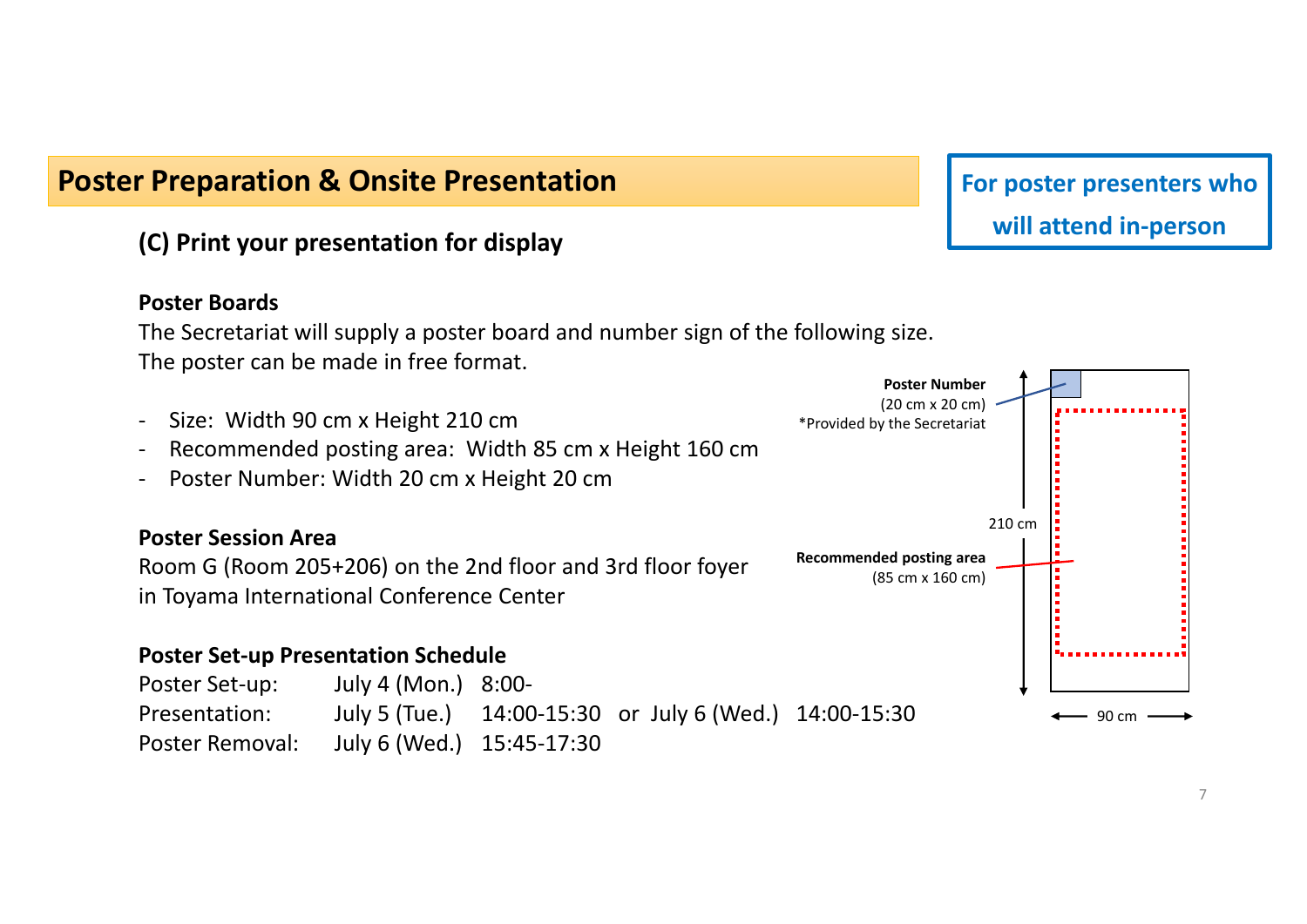# **Poster Preparation & Onsite Presentation**

#### **Onsite Poster Presentation and Q&A**

- **For poster presenters who will attend in‐person**
- •Please pick up your name tag at **REGISTRATION DESK** on the first day of your attendance.
- • Posters should be displayed by using pushpins on the boards. No adhesive materials are permitted on the boards. Location of your poster board can be found in the program book or the sign board in each floor.
- •• There are 2 time slots for presentation, and each poster is allocated to either of them. Make sure to confirm your presentation date/time in acceptance email or advance program on the official website.
- •Authors must remain in the vicinity of the poster board during the poster session to answer questions.
- $\bullet$ • No electricity or audio-visual equipment will be supplied for poster presentations.
- $\bullet$  You are responsible for setting up and removing your poster. The Secretariat will NOT be liable for the loss nor damage of the posters. The remaining posters after the removal time will be disposed by the secretariat.